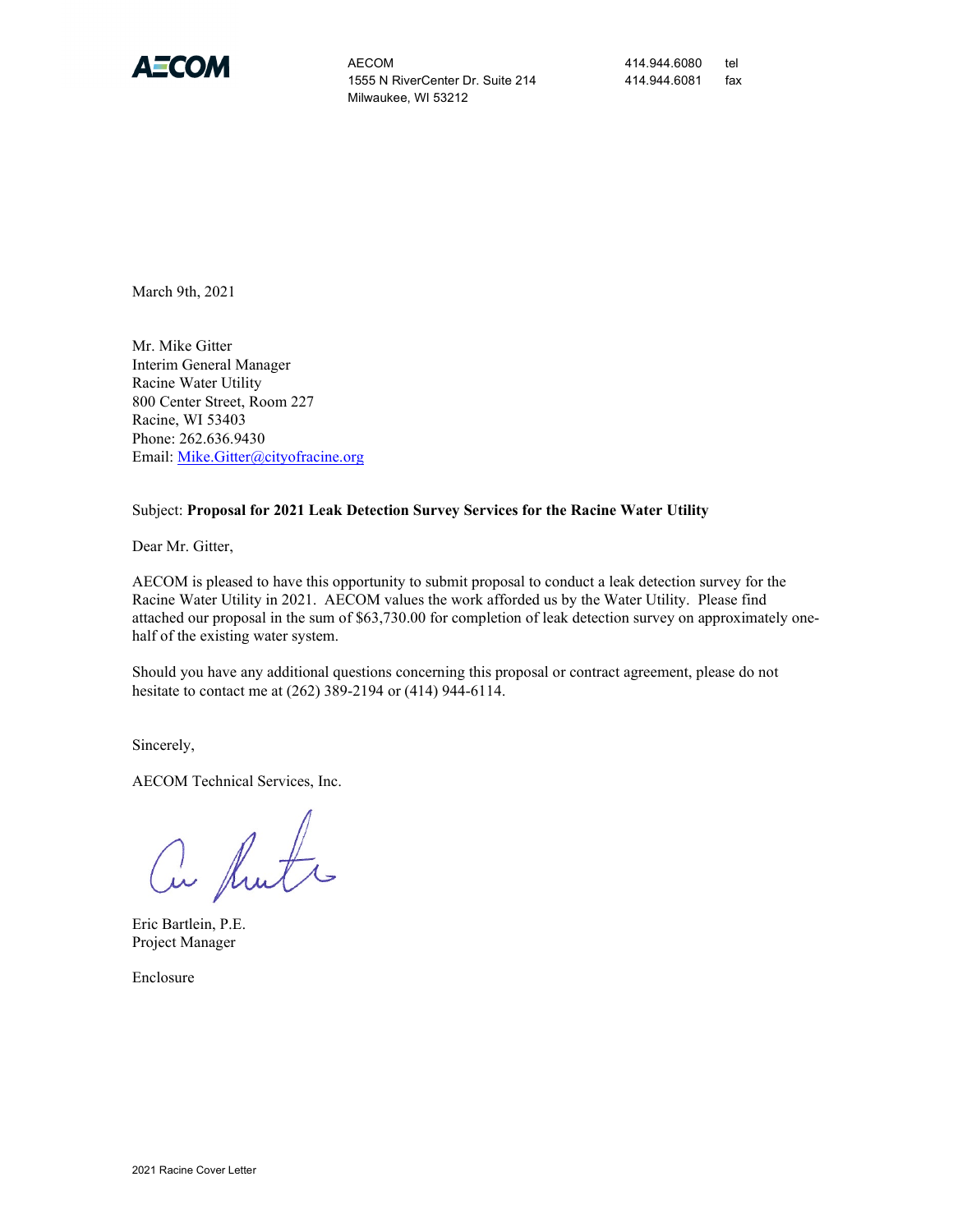

AECOM Project Number \_\_\_\_\_\_\_\_\_\_\_\_\_\_\_ AECOM Project Name: 2021 Racine Leak Detection Survey

## **CONSULTING SERVICES AGREEMENT**

This Consulting Services Agreement ("Agreement") effective this \_\_\_\_\_\_\_\_\_\_\_\_\_\_\_, 2021, is by and between Racine Water Utility, a quasi-independent division of the City of Racine, and Wisconsin municipal corporation*,* ("Racine Water Utility"), and AECOM Technical Services, Inc., a California corporation, ("AECOM"); each also referred to individually as ("Party") and collectively as ("Parties").

In consideration of the mutual covenants and promises contained herein, the Parties agree as follows:

### **1. SCOPE OF SERVICES**

1.1 AECOM shall perform the services set forth in **EXHIBIT A** ("Services"), incorporated herein by reference.

1.2 AECOM will provide the work products ("Deliverables") in accordance with the schedule ("Project Schedule"), if applicable, as set forth in **EXHIBIT A**.

**2. TERM OF AGREEMENT** Upon execution by the Parties, this Agreement shall have the effective date set forth above. This Agreement shall remain in force until all obligations related to the Services, other than those obligations which survive termination of this Agreement under Article 22, have been fulfilled, unless this Agreement is sooner terminated as set forth herein.

**3. COMPENSATION AND PAYMENT** AECOM shall be paid for the performance of the Services in accordance with **EXHIBIT B** ("Compensation and Payment"), incorporated herein by reference.

**4. NOTICE** All notices, requests, claims, demands and other official communications herein shall be in writing. Such notices shall be given (i) by delivery in person, (ii) by a nationally recognized commercial courier service; or (iii) by United States Postal Service, registered mail, postage prepaid and return receipt requested. Notices shall be effective upon actual delivery to the other Party at the following addresses:

#### **TO RACINE WATER UTILITY:**

City Hall Annex 800 Center Street, Room 227 Racine, WI 53403 Attn: Mike Gitter

#### **TO AECOM**:

1555 N. RiverCenter Drive, Suite 214 Milwaukee, WI 53212 Attn: Eric Bartlein

Claims-related notices shall be copied to: Chief Counsel, Americas Design and Consulting Services 515 South Flower Street, Suite 1050 Los Angeles, CA 90071

or to which address the receiving Party may from time to time give notice to the other Party. Rejection or other refusal to accept, or the inability to deliver because of changed address for which no notice was given, shall be deemed to be receipt of the notice as of the date of such rejection, refusal to accept, or inability to deliver.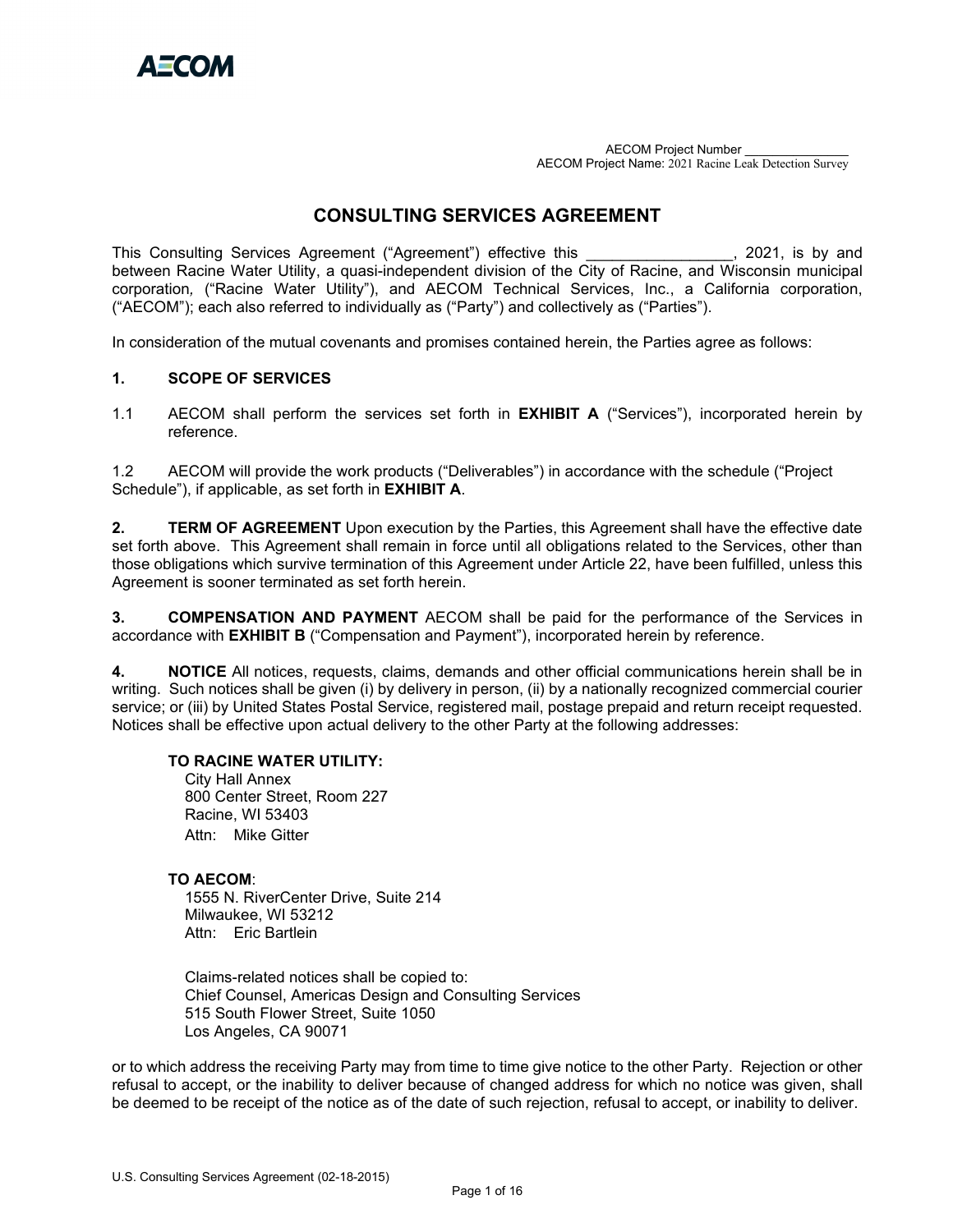

### **5. AECOM'S RESPONSIBILITIES**

AECOM shall perform the Services in accordance with the degree of professional skill, quality and care ordinarily exercised by members of the same profession currently practicing in the same location under comparable circumstances and as expeditiously as is consistent with professional skill and the orderly progress of the Project. The full extent of AECOM's responsibility with respect to the Services shall be to perform in accordance with the above standards and to remedy any material deficiencies or defects in the Deliverables at AECOM's own expense, provided that AECOM is notified by Racine Water Utility, in writing, of any such deficiency or defect within a reasonable period after discovery thereof, but in no event later than two years after AECOM's completion or termination of the Services. AECOM MAKES NO OTHER REPRESENTATIONS OR WARRANTIES, EXPRESS OR IMPLIED, INCLUDING ANY IMPLIED WARRANTIES OF FITNESS FOR A PARTICULAR PURPOSE, MERCHANTABILITY, INFORMATIONAL CONTENT OR OTHERWISE.

5.2 AECOM will endeavor in good faith, as needed, to obtain from the appropriate authorities their interpretation of applicable codes and standards and will apply its professional judgment in interpreting the codes and standards as they apply to the Project at the time of performance of the Services. Notwithstanding the above, the Parties agree that, as the Project progresses, such codes or standards may change or the applicability of such codes or standards may vary from AECOM's original interpretation through no fault of AECOM and that additional costs necessary to conform to such changes or interpretations during or after execution of the Services will be subject to an equitable adjustment in the Compensation and Project Schedule. AECOM shall not be entitled to such additional costs unless AECOM provides reasonable notice to Racine Water Utility prior to the execution of services deemed by AECOM to be subject to such equitable adjustment in the Compensation and Project Schedule.

5.3 AECOM shall be responsible for its performance and that of all AECOM's lower-tier subcontractors and vendors. However, AECOM shall not be responsible for health or safety programs or precautions related to Racine Water Utility's activities or operations or those of Racine Water Utility's other contractors and consultants or their respective subcontractors and vendors ("Contractors"). AECOM shall have no responsibility for (i) construction means, methods, techniques, sequences or procedures; (ii) for the direction of Contractors' personnel; (iii) selection of construction equipment; (iv) coordination of Contractors' work; (v) for placing into operation any plant or equipment; or (vi) for Contractors' failure to perform the work in accordance with any applicable construction contract. AECOM shall not be responsible for Racine Water Utility's pre-existing site conditions or the aggravation of those preexisting site conditions to the extent not caused by the negligence or willful misconduct of AECOM. AECOM shall not be responsible for inspecting, observing, reporting or correcting health or safety conditions or deficiencies of Racine Water Utility, Contractors or others at the project site ("Project Site") other than AECOM's employees, subcontractors, subconsultants and vendors. So as not to discourage AECOM from voluntarily addressing health or safety issues while at the Project Site, in the event AECOM does identify such issues by making observations, reports, suggestions or otherwise, AECOM shall have no authority to direct the actions of others not under AECOM's responsibility and control and shall have no liability, responsibility, or affirmative duty arising on account of AECOM's actions or forbearance.

5.4 Notwithstanding anything contained in this Agreement, AECOM shall have no responsibility for the discovery, presence, handling, removal, transportation, storage or disposal of, or exposure of persons to hazardous materials in any form related to the Project.

### **6. RACINE WATER UTILITY'S RESPONSIBILITES**

6.1 Racine Water Utility shall provide in writing any specific Racine Water Utility requirements or criteria for the Project.

6.2 Racine Water Utility shall furnish to AECOM all information and technical data in Racine Water Utility's possession or control reasonably required for the proper performance of the Services. AECOM shall be entitled to reasonably rely without independent verification upon the information and data provided by Racine Water Utility or obtained from generally accepted sources within the industry, except to the extent such verification by AECOM is expressly required as a defined part of the Services.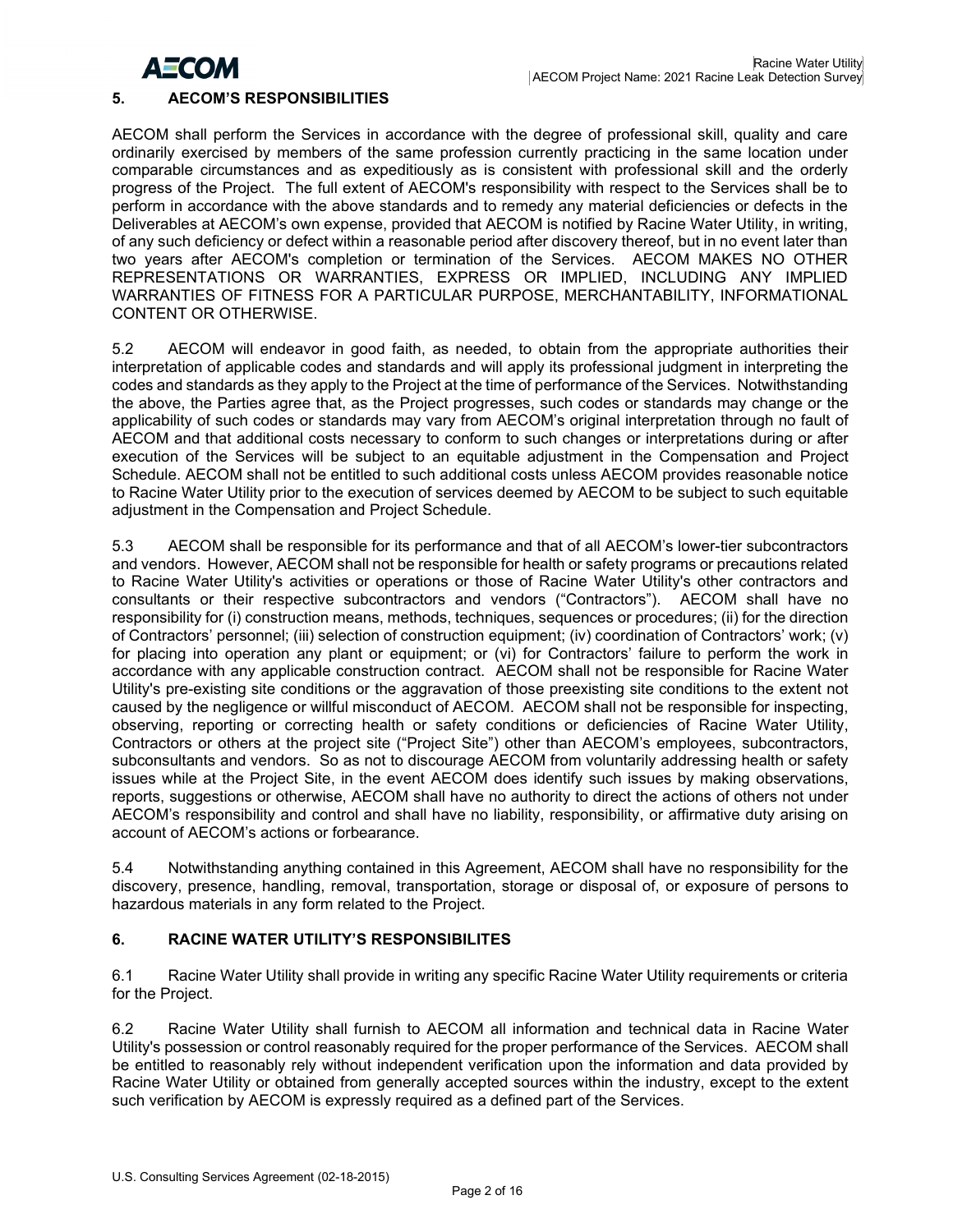# **AECOM**

6.3 Racine Water Utility shall arrange for access and make all provisions necessary for AECOM to enter upon public and/or private property as required for AECOM to properly perform the Services. Racine Water Utility shall disclose to AECOM any known or suspected hazards at the Project Site which may pose a threat to human health, property or the environment.

6.4 If any document or inquiry requires Racine Water Utility to approve, comment, or to provide any decision or direction with regard to the Services, such approval, comment, decision or direction shall be provided within a reasonable time within the context of the Project Schedule, or if not identified in the Project Schedule, within a reasonable time to facilitate the timely performance of the Services.

**7. INDEPENDENT CONTRACTOR** Nothing contained in this Agreement shall be construed to create a partnership, joint venture, or create a relationship of employer/employee or principal/agent between Racine Water Utility or Racine Water Utility's Contractors and AECOM or any of AECOM's employees, subcontractors, subconsultants and vendors.

## **8. CONFIDENTIALITY**

8.1 AECOM shall treat as confidential information and data delivered to it by Racine Water Utility or developed in the performance of the Services that are specified in writing by Racine Water Utility to be confidential ("Confidential Information"). Confidential Information shall not be reproduced, transmitted, disclosed or used by AECOM without the consent of Racine Water Utility, except in the proper performance of the Services.

8.2 Notwithstanding the above, these restrictions shall not apply to Confidential Information which (i) is already known to AECOM at the time of its disclosure; (ii) becomes publicly known through no wrongful act or omission of AECOM; (iii) is communicated to a third party with the express written consent of Racine Water Utility and not subject to restrictions on further use or disclosure; (iv) is independently developed by AECOM; or, (v) to the extent such Confidential Information is required by Law to be disclosed to any governmental agency or authority; provided that before making such disclosure, AECOM shall promptly provide Racine Water Utility with written notice of such requirement and a reasonable opportunity for Racine Water Utility to object to the disclosure or to take action that Racine Water Utility deems appropriate to maintain the confidentiality of the Confidential Information.

8.3 Upon termination of this Agreement or upon Racine Water Utility's written request, AECOM shall return the Confidential Information to Racine Water Utility or destroy the Confidential Information in AECOM's possession or control. Notwithstanding the above, AECOM shall be entitled to retain a copy of such Confidential Information relating to the Services or this Agreement for its archives, subject to AECOM's continued compliance with this Article 8.

8.4. Notwithstanding anything else contained herein, the Parties acknowledge the applicability of the Wisconsin Public Records Law to all records, as defined by that law, held or maintained in AECOM's possession and control on behalf of Racine Water Utility.

## **9. DATA RIGHTS**

9.1 All Deliverables set forth in **Exhibit A** shall become the property of Racine Water Utility upon proper payment for the Services. AECOM shall bear no liability or responsibility for Deliverables that have been modified post-delivery or used for a purpose other than that for which it was prepared under this Agreement.

9.2 Notwithstanding Section 9.1 above, AECOM's proprietary information, including without limitation, work papers, drawings, specifications, processes, procedures, software, interim or draft documents, methodologies, know-how, software and other instruments of service belonging to or licensed by AECOM and used to develop the Work Product ("AECOM Data"), shall remain the sole property of AECOM. To the extent the Deliverables contain or require the use of AECOM Data, AECOM hereby grants to Racine Water Utility, upon proper payment for the Services, a non-exclusive, non-transferable and royalty-free license to use such AECOM Data solely for the purposes for which the Deliverables were developed.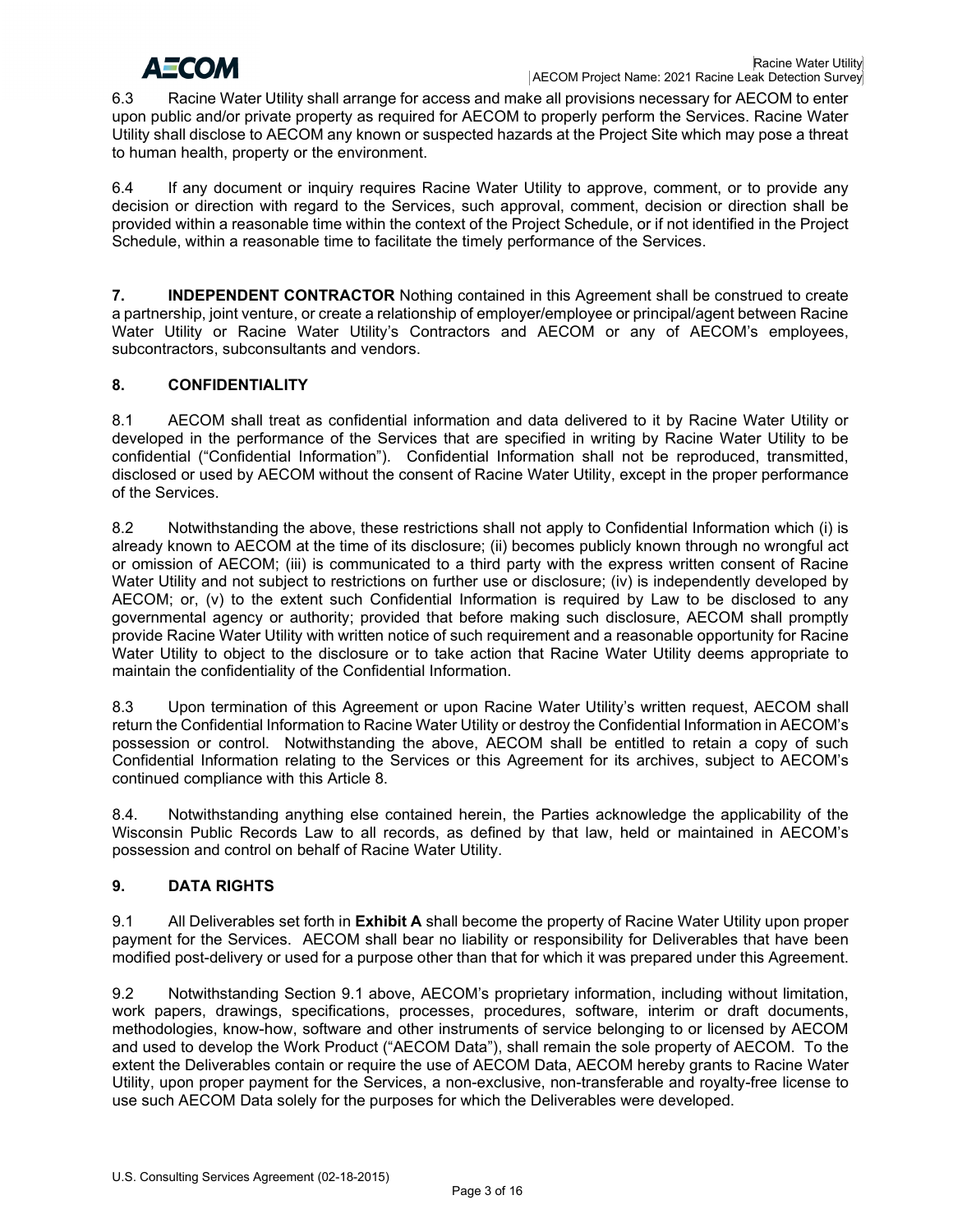# ДЕСОМ

9.3 Nothing in this Article shall be construed to prohibit AECOM from using skills, knowledge or experience gained by AECOM in the performance of the Services for other purposes, provided that AECOM does not use Racine Water Utility's Confidential Information.

**10. COMPLIANCE** The Parties shall comply with applicable treaties, compacts, statutes, ordinances, codes, regulations, consent decrees, orders, judgments, rules, and other requirements of governmental or judicial entities that have jurisdiction over the Services ("Law").

**11. FORCE MAJEURE** Neither Party shall be responsible for a delay in its respective performance under this Agreement, other than a delay in payment for Services already performed, if such delay is caused by extraordinary weather conditions or other natural catastrophes, war, terrorist attacks, sabotage, computer viruses, riots, strikes, lockouts or other industrial disturbances, acts of governmental agencies or authorities, discovery of Hazardous Materials or differing and unforeseeable site conditions, or other events beyond the reasonable control of the claiming Party. AECOM shall be entitled to an equitable adjustment to the Project Schedule in the foregoing circumstances. Racine Water Utility shall be entitled to an equitable adjustment to the Compensation Schedule in the foregoing circumstances.

## **12. INSURANCE**

- 12.1 AECOM shall not commence work on contract until proof of insurance required has been provided to the applicable department before the contract or purchase order is considered for approval by the Racine Water Utility.
- 12.2 It is hereby agreed and understood that the insurance required hereunder by the Racine Water Utility is primary coverage and that any insurance or self-insurance maintained by the City of Racine, the Racine Water Utility, their elected and appointed officials, officers, employees, or authorized representatives or volunteers, and each of them, will not contribute to a loss. All insurance shall be in full force prior to commencing work and remain in force until the entire job is completed and the length of time that is specified, if any, as listed below, whichever is longer.
- 12.3 AECOM will maintain the following insurance coverages and amounts:
	- 12.3.1 PROFESSIONAL LIABILITY

A. Limits

- (1) \$1,000,000 each claim (2) \$1,000,000 annual aggregate
- B. Must continue coverage for 2 years after final acceptance for service/job.

## 12.3.2 GENERAL LIABILITY COVERAGE

- A. Commercial General Liability
	- (1) \$1,000,000 each occurrence limit
	- (2) \$1,000,000 personal liability and advertising injury
	- (3) \$2,000,000 general aggregate
	- (4) \$2,000,000 products completed operations aggregate
- B. Claims made form of coverage is not acceptable.
- C. Insurance must include:
	- (1) Premises and Operations Liability
	- (2) Contractual Liability
	- (3) Personal Injury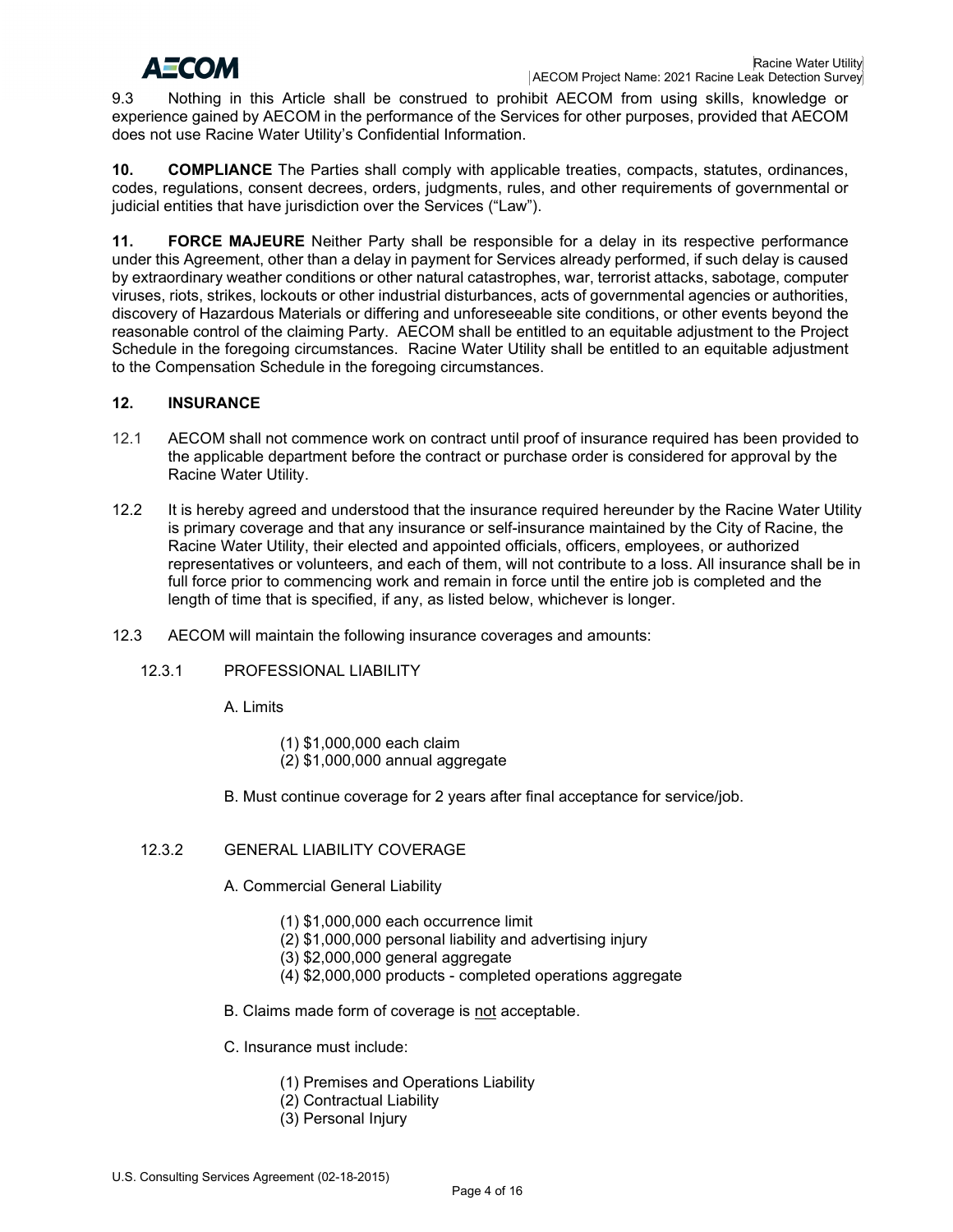

- (4) Explosion, collapse and underground coverage
- (5) Products/Completed Operations must be carried for two years after acceptance of completed work
- (6) The general aggregate must apply separately to this project/location
- 12.3.3 BUSINESS AUTOMOBILE COVERAGE

A. \$1,000,000 combined single limit for Bodily Injury and Property Damage each accident

B. Must cover liability for Symbol #1 - "Any Auto" - including Owned, Non-Owned, and Hired Automobile Liability.

12.3.4 WORKERS COMPENSATION AND EMPLOYERS LIABILITY – As required by Wisconsin State Statute or any Workers Compensation Statutes of a different state for work performed in such state.

> A. Must carry coverage for Statutory Workers Compensation and an Employers Liability limit of:

- (1) \$100,000 Each Accident
- (2) \$500,000 Disease Policy Limit
- (3) \$100,000 Disease Each Employee
- 12.3.5 UMBRELLA LIABILITY If exposure exists, provide coverage at least as broad as the underlying Commercial General Liability, Automobile Liability and Employers Liability, with a minimum limit of \$2,000,000 each occurrence and \$2,000,000 aggregate, and a maximum self-insured retention of \$10,000.
- 12.3.6 ADDITIONAL PROVISIONS

A. Primary and Non-contributory requirement - all insurance must be primary and noncontributory to any insurance or self-insurance carried by City of Racine and/or the Racine Water Utility.

B. Acceptability of Insurers - Insurance is to be placed with insurers that have an A. M. *Best*  rating of no less than A- and a Financial Size Category of no less than Class VII, and who are authorized as an admitted insurance company in the State of Wisconsin.

C. Additional Insured Requirements - The following must be named as additional insureds on the General Liability and Business Automobile liability coverage arising out of project work:

The City of Racine, the Racine Water Utility, their elected and appointed officials, officers, employees, authorized representatives, and volunteers.

On the Commercial General liability Policy, the additional insured coverage must be ISO form CG 20 10 0704 and also include Products - Completed Operations additional insured coverage per ISO form CG 20 37 07 04 or their equivalents for a minimum of two years after acceptance of work. This does not apply to Workers Compensation Policies.

D. Deductibles and Self-Insured Retentions - Any deductible or self-insured retention must be declared to the Racine Water Utility.

E. Evidences of Insurance - Prior to execution of the agreement, the Contractor shall file with the Racine Water Utility a certificate of insurance (Accord Form 25-S or equivalent) signed by the insurer's representative evidencing the coverage required by this agreement.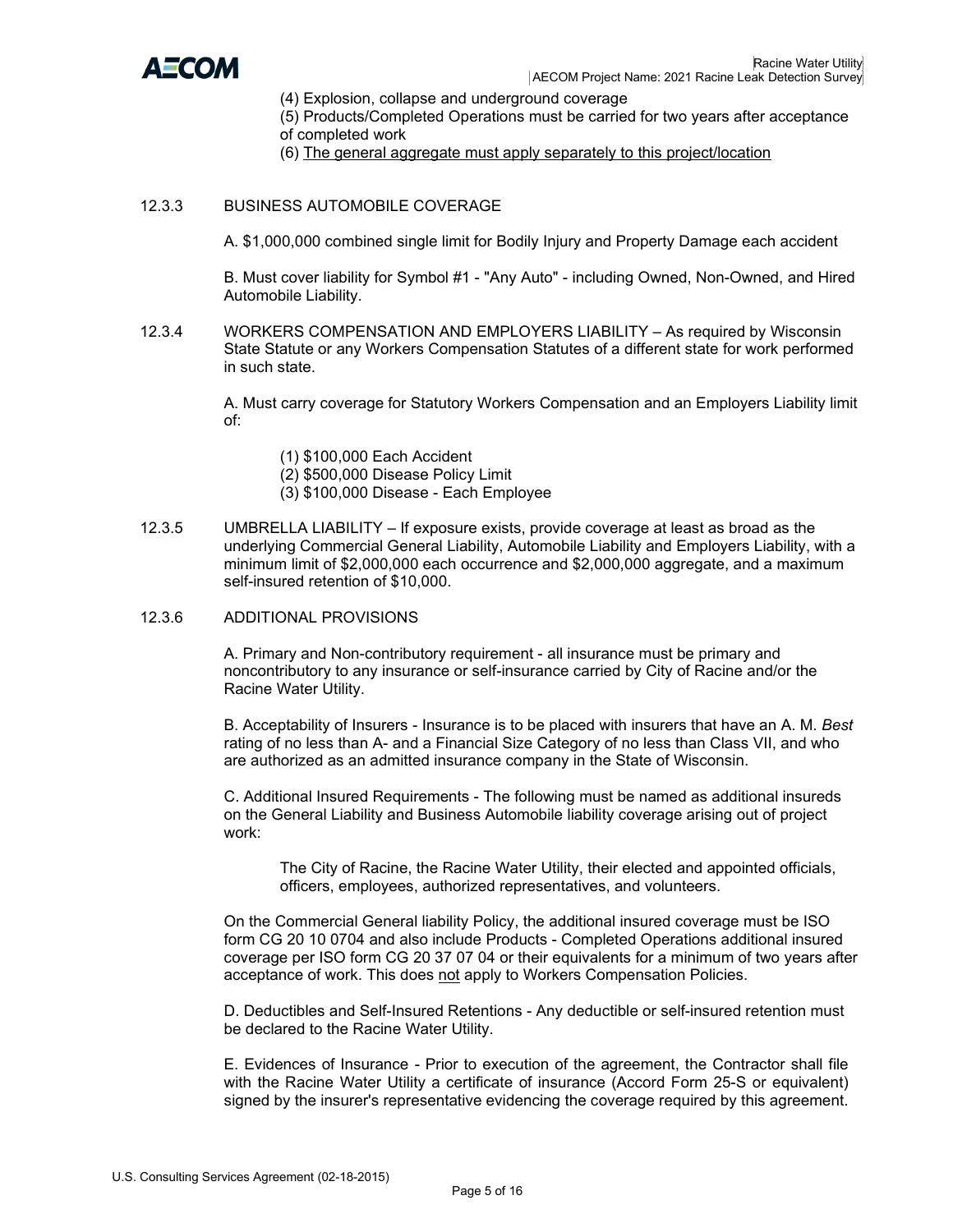

In addition form CG 20 10 07 04 for ongoing work exposure and form CG 20 37 07 04 for products-completed operations exposure must also be provided or their equivalent.

### **13. INDEMNITY**

13.1 To the fullest extent allowable by law, AECOM hereby indemnifies and shall defend and hold harmless the City of Racine and the Racine Water Utility, their elected and appointed officials, officers, employees or authorized representatives or volunteers and each of them from and against any and all suits, actions, legal or administrative proceedings, claims, demands, damages, liabilities, interest, reasonable attorneys' fees, costs, and expenses whether arising before, during, or after completion of the work hereunder and to the extent caused, occasioned, or contributed to or claimed to be caused, occasioned, or contributed to, by reason of any negligent act, error, or omission, whether active or passive, of AECOM or of anyone acting under its direction or control or on its behalf in connection with or incident to the performance of this Agreement. AECOM's aforesaid indemnity and hold harmless agreement shall not be applicable to any liability to the extent caused by the negligence or willful misconduct of the City of Racine, the Racine Water Utility, or their elected and appointed officials, officers, employees or authorized representatives or volunteers. This indemnity provision shall survive the termination or expiration of this Agreement.

In any and all claims against the City of Racine, the Racine Water Utility, their elected and appointed officials, officers, employees or authorized representatives or volunteers by an employee of AECOM, any subcontractor, or anyone for whose acts any of them may be liable, the indemnification obligation under this paragraph shall not be limited in any way by any limitation on the amount or type of damages, compensation, or benefits payable by or for AECOM or any of AECOM's employees, subcontractors, subconsultants and vendors under Worker's Compensation Acts, Disability Benefit Acts, or other employee benefit acts.

No provision of this Indemnification clause shall give rise to any duties not otherwise provided for by this Agreement or by operation of law. No provision of this Indemnity clause shall be construed to negate, abridge, or otherwise reduce any other right or obligation of indemnity that would otherwise exist as to the City of Racine, their elected and appointed officials, officers, employees or authorized representatives or volunteers under this or any other contract. This clause is to be read in conjunction with all other indemnity provisions contained in this Agreement. Any conflict or ambiguity arising between any indemnity provisions in this Agreement shall be construed in favor of indemnified parties except when such interpretation would violate the laws of the state in which the job site is located. Notwithstanding anything else contained in this agreement, AECOM shall reimburse the City of Racine, the Racine Water Utility, their elected and appointed officials, officers, employees or authorized representatives or volunteers for any and all reasonable legal expenses and costs incurred by each of them in connection therewith or in enforcing the indemnity herein provided. AECOM's obligation to indemnify shall not be restricted to insurance proceeds, if any, received by the City of Racine, the Racine Water Utility, their elected and appointed officials, officers, employees or authorized representatives or volunteers.

13.2 If the Services include AECOM's performance during the construction phase of the Project, Racine Water Utility shall require Racine Water Utility's Contractors working on the Project Site to include AECOM, its directors, officers and employees in any indemnity that the Racine Water Utility requires such Contractors to provide to the Racine Water Utility.

**14. CONSEQUENTIAL DAMAGES WAIVER** IN NO EVENT SHALL EITHER PARTY, THEIR PARENTS, AFFILIATES AND SUBSIDIARIES OR THEIR RESPECTIVE DIRECTORS OFFICERS OR EMPLOYEES BE LIABLE TO THE OTHER FOR ANY INDIRECT, INCIDENTAL, SPECIAL, CONSEQUENTIAL OR PUNITIVE DAMAGES WHATSOEVER (INCLUDING, WITHOUT LIMITATION, LOST PROFITS, LOSS OF REVENUE, LOSS OF USE OR INTERRUPTION OF BUSINESS) ARISING OUT OF OR RELATED TO THIS AGREEMENT, EVEN IF ADVISED OF THE POSSIBILITY OF SUCH DAMAGES.

**15. RISK ALLOCATION AND RESTRICTION OF REMEDIES** THE PARTIES HAVE EVALUATED THE RESPECTIVE RISKS AND REMEDIES UNDER THIS AGREEMENT AND AGREE TO ALLOCATE THE RISKS AND RESTRICT THE REMEDIES TO REFLECT THAT EVALUATION. RACINE WATER UTILITY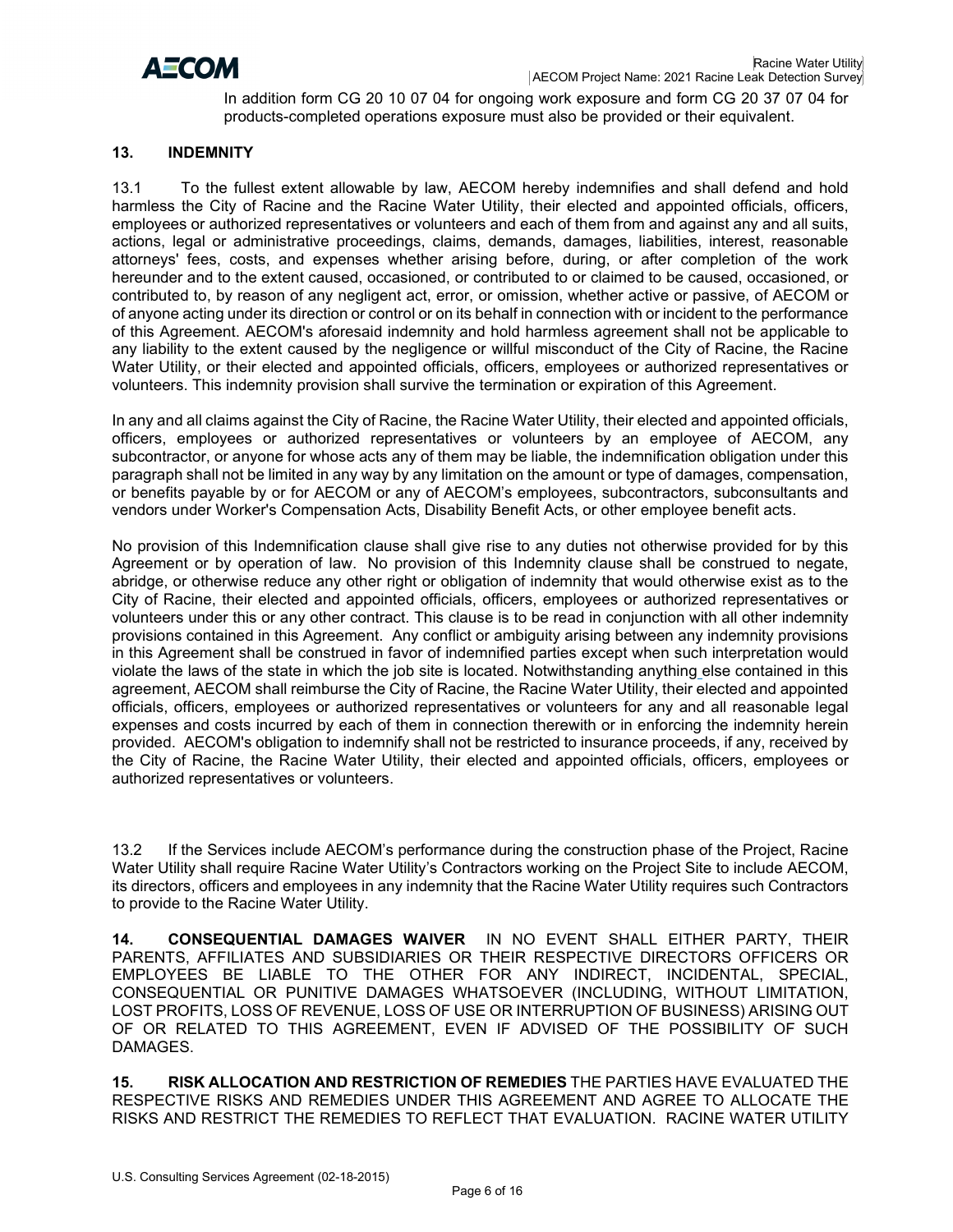## АЕСОМ

AGREES TO RESTRICT ITS REMEDIES UNDER THIS AGREEMENT AGAINST AECOM, ITS PARENTS, AFFILIATES AND SUBSIDIARIES, AND THEIR RESPECTIVE DIRECTORS, OFFICERS, SHAREHOLDERS AND EMPLOYEES, ("AECOM COVERED PARTIES"), SO THAT THE TOTAL AGGREGATE LIABILITY OF THE AECOM COVERED PARTIES SHALL NOT EXCEED THE ACTUAL PAID COMPENSATION FOR THE SERVICES. THIS RESTRICTION OF REMEDIES SHALL APPLY TO ALL SUITS, CLAIMS, ACTIONS, LOSSES, COSTS (INCLUDING ATTORNEY FEES) AND DAMAGES OF ANY NATURE ARISING FROM OR RELATED TO THIS AGREEMENT WITHOUT REGARD TO THE LEGAL THEORY UNDER WHICH SUCH LIABILITY IS IMPOSED. CLAIMS MUST BE BROUGHT WITHIN TWO CALENDAR YEARS FROM PERFORMANCE OF THE SERVICES UNLESS A LONGER PERIOD IS REQUIRED BY LAW.

## **16. DISPUTES RESOLUTION**

16.1 Either Party may initiate a dispute resolution by providing written notice to the other Party setting forth the subject of the claim, dispute or controversy ("Claim") and the requested relief. The recipient of such notice shall respond within 30 business days with a written statement of its position and a recommended solution to the Claim.

16.2 If the Parties cannot resolve the dispute through negotiation, either Party may refer the Claim to a panel ("Panel") consisting of a designated senior representative from each Party ("Representative"), who shall have the authority to resolve such Claim. The Representatives shall not have been directly involved in the Services and shall negotiate in good faith. No written or verbal representation made by either Party in the course of any Panel proceeding or other settlement negotiations shall be deemed to be a party admission. The Parties acknowledge that any resolution hereunder shall require the ratification of the Racine Water Commission. If the representatives are unable to resolve the dispute within 90 days, either Party may pursue its respective legal and equitable remedies.

**17. GOVERNING LAW** This Agreement shall be governed by and interpreted under the laws of the State of Wisconsin, excluding the conflict of law provisions.

## **18. TERMINATION**

18.1 This Agreement may be terminated for convenience by either Party upon 30 days advance written notice. On termination, AECOM will be paid for all Services performed up through the termination date.

18.2 This Agreement may be terminated for cause by either Party if the other Party materially fails to perform its obligations under this Agreement, does not commence correction of such non-performance within 10 business days of receipt of written notice and/or fails to diligently complete such correction thereafter. The respective rights and obligations of the Parties predating such termination shall survive termination of this Agreement.

## **19. ASSIGNMENT**

19.1 Neither Party may assign this Agreement without the written consent of the other Party.

19.2 Notwithstanding Section 19.1 above, the Parties recognize that AECOM has affiliated companies who have specialized expertise, necessary certifications/registrations or other capabilities that may make use of such affiliates more suitable for the performance of all or part of the Services. AECOM shall be entitled without additional consent to assign this Agreement or performance of the Services, in whole or in part, to any of AECOM's subsidiaries or affiliates upon written notice to Racine Water Utility; provided, however, that AECOM shall remain liable for the performance, obligations and responsibilities of such Affiliates under this Agreement.

**20. PARTIES IN INTEREST** Nothing in this Agreement, expressed or implied, is intended to confer on any person or entity other than the Parties any right or remedy under or by reason of this Agreement. The provisions of this Agreement shall bind and inure solely to the benefit of the Parties and their respective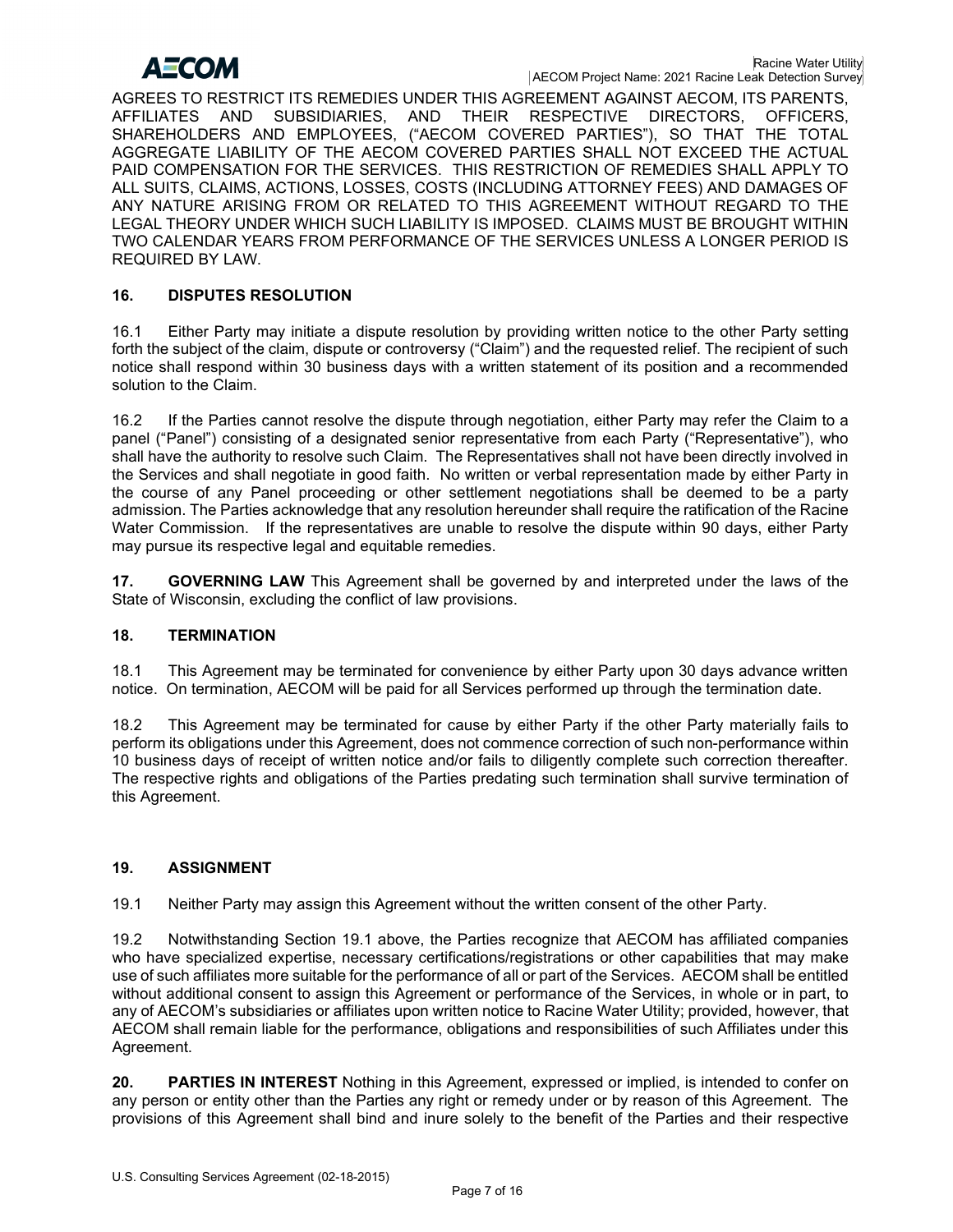# **AECOM**

successors and permitted assigns. The Parties acknowledge that the City of Racine is a party by virtue of it being the Racine Water Utility's parent organization.

**21. WAIVER** Either Party may in writing waive any provisions of this Agreement to the extent such provision is for the benefit of the waiving Party. No waiver by any Party of a breach of any provision of this Agreement shall be construed to be a waiver of any subsequent or different breach.

**22. SEVERABILITY AND SURVIVAL** The invalidity or unenforceability of any particular provision of this Agreement shall not affect the other provisions, and this Agreement shall be construed in all respects as if any invalid or unenforceable provision were omitted. Articles 4 (Notice), 5 (AECOM's Responsibilities), 6.2 (Reliance on Data), 8 (Confidentiality), 9 (Data Rights), 12 (Insurance), 13 (Indemnity), 14 (Consequential Damages Waiver), 15 (Risk Allocation), 16 (Disputes Resolution), 17 (Governing Law), 19 (Assignment), 20 (Parties in Interest) or 22 (Survival) shall survive termination of this Agreement.

**23. PREPARATION OF AGREEMENT** Each Party has had the opportunity to avail itself of legal advice and counsel. Neither Party shall be deemed to be the drafter or author of this Agreement. In the event this Agreement is subject to interpretation or construction by a court of law or panel of arbitration, such court or panel shall not construe this Agreement, or any portion hereof, against either Party as the drafter of this Agreement.

**24. SIGNATURES** Each person executing this Agreement warrants that he/she has the necessary authority to do so on behalf of the respective Party. This Agreement may be executed in one or more counterparts, each of which shall be deemed an original, but all of which together shall constitute a single agreement. Signatures sent by telefax or email shall be deemed to have the same effect as original signatures.

## **25. ORDER OF PRECEDENCE**

**EXHIBIT C** Change Orders<br> **Consulting Services Agreement** Consulting Services **Consulting Services Agreement** Article 26<br> **Consulting Services Agreement** Articles 1 through 25 and 27 **Consulting Services Agreement EXHIBIT B** Compensation and Payment<br> **EXHIBIT A** Services **EXHIBIT A Other contract documents**

## **26. SPECIAL TERMS AND CONDITIONS***.*

U.S. Consulting Services Agreement (02-18-2015)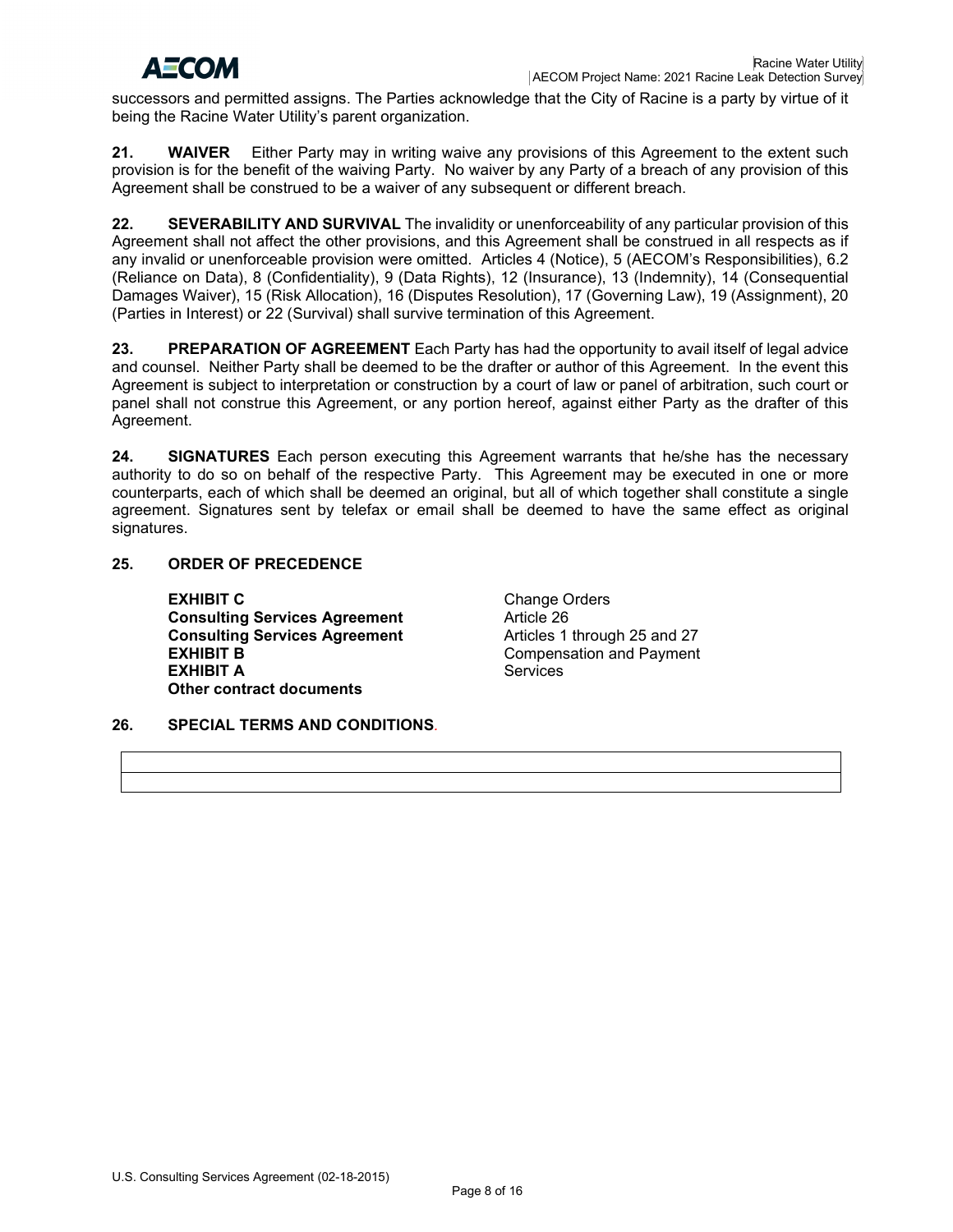

**27. ENTIRE AGREEMENT** This Agreement contains all of the promises, representations and understandings of the Parties and supersedes any previous understandings, commitments, proposals or agreements, whether oral or written. This Agreement shall not be altered, changed, or amended except as set forth in a written amendment to this Agreement, duly executed by both Parties. The attached **EXHIBIT C** ("Change Order"), incorporated herein by reference, is the preferred form for such use.

**AECOM Technical Services, Inc.: RACINE WATER UTILITY:**

**Signature** 

**Signature** 

Thomas Holtan, PE

Printed Name

Printed Name

Associate Vice President

Printed Title **Printed Title** 

Address 1555 N. RiverCenter Drive, Suite 214 Milwaukee, WI 53212

Address City Hall Annex 800 Center Street, Room 227 Racine, WI 53403

(End of page)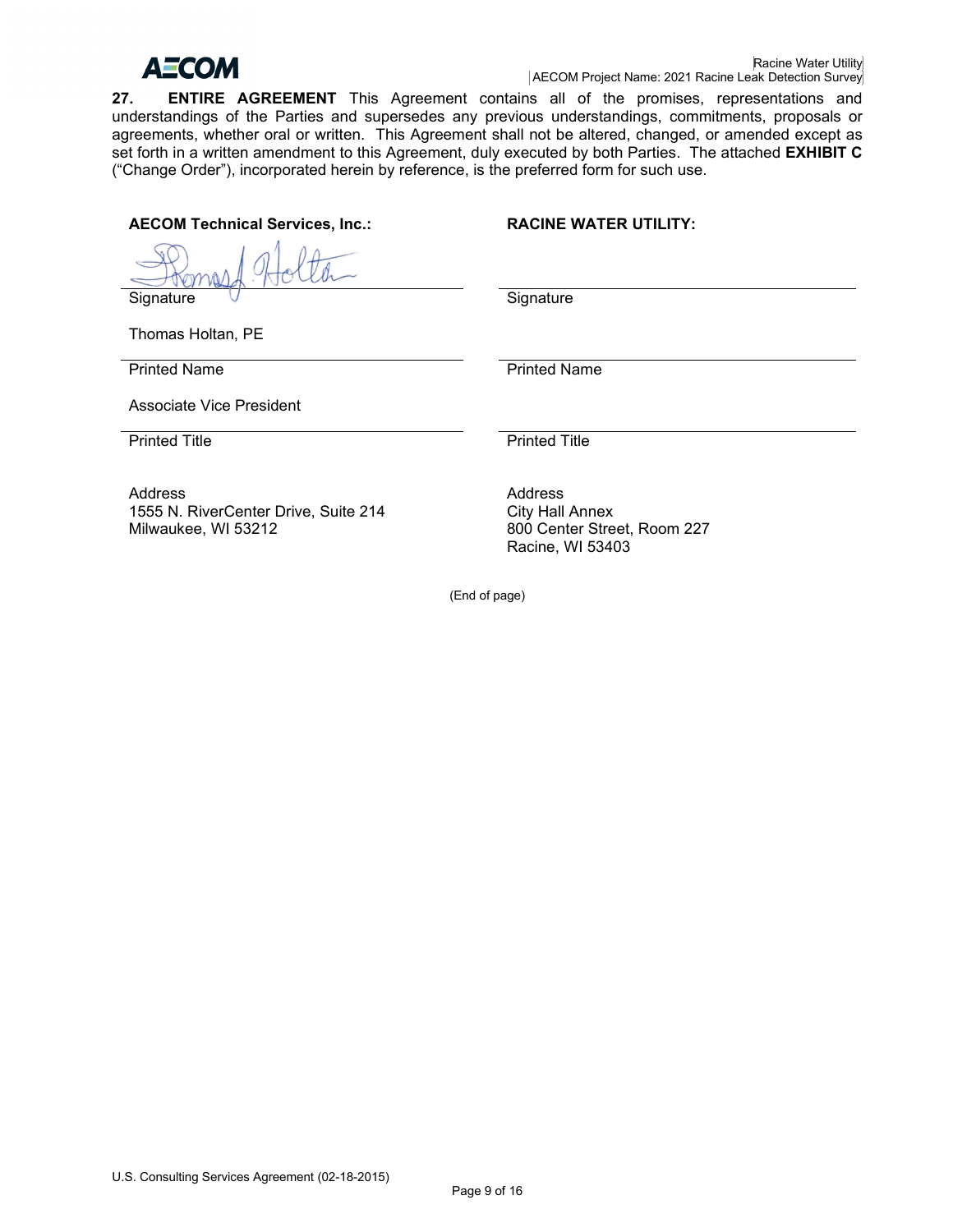

## **EXHIBIT A**

## **SERVICES**

#### **BACKGROUND SUMMARY**

AECOM is pleased to submit this proposal to conduct a Leak Detection Survey on approximately 193 miles of water main on the Racine Water Utility distribution system in 2021. This work is a critical part of actively reducing the non-revenue water. This work is an important part of the water management best practice procedures as expected by the Public Service Commission. Our extensive experience and understanding of the importance of this work allows AECOM to provide the service in a cost effect and efficient manner.

The proposed services represent the second half of investigation of leak detection activities to be completed on the Racine Water Utility Water Supply system. The 2021 scope of work area is generally bounded by everything west of Hwy 31 and south of 21st Street (Caron Butler Drive). This survey will include the watermain on HWY 31 but not include the watermain on 21<sup>st</sup> Street. The purpose of the annual surveys is to identify specific points of leakage such that system rehabilitation can be undertaken, and lost water reduced.

#### **SCOPE OF SERVICES**

Services to be provided are as follows:

• Review existing water distribution systems maps (GIS mapping) and the schedule for conducting the leak detection field services.

• Conduct a leak detection and location survey with sonic detection and computer correlation equipment on approximately 193 miles (167 miles of metal water main and 13 of plastic watermain) of the water distribution system. Physical contact will be made with the system at exposed valves and fire hydrants on metal watermain. On plastic watermain, physical contact will also be made at exposed curb-stops. After the initial sonic leak survey of a portion of the system is completed, indications of leaks will be verified a second time, after which leaks will be located with a computer programmed leak correlator designed to identify leak locations without drill holes or excavations. All equipment used will be non-intrusive. Valves and hydrants will not normally require operation during the survey and locating operations. This survey will be conducted primarily during normal working hours, with additional leak detection being conducted during late evening and/or early morning hours in areas of high traffic volume areas.

• Prepare an inventory of defective system components such as valves, hydrants, meters and curb-stops, which are noted in the course of carrying out field activities.

• AECOM will furnish a fully equipped vehicle, including all sonic leak detection equipment, tools and safety equipment for the duration of the project. Our Fluid Conservation System computer leak correlators will be utilized to locate leaks.

• Prepare a final report and submit three (3) copies of the report showing the results of the investigations. The report shall include a summary of the project and a list of leakage located by type, location, and estimated quantity of leakage. The final report will contain recommendations for future work based on the results of this survey.

### **ASSUMPTIONS**

- 1. Services will be provided at the direction of the Racine Water Utility.
- 2. Communication with other communities or other firms will be coordinated with the Racine Water Utility.

### **SCHEDULE**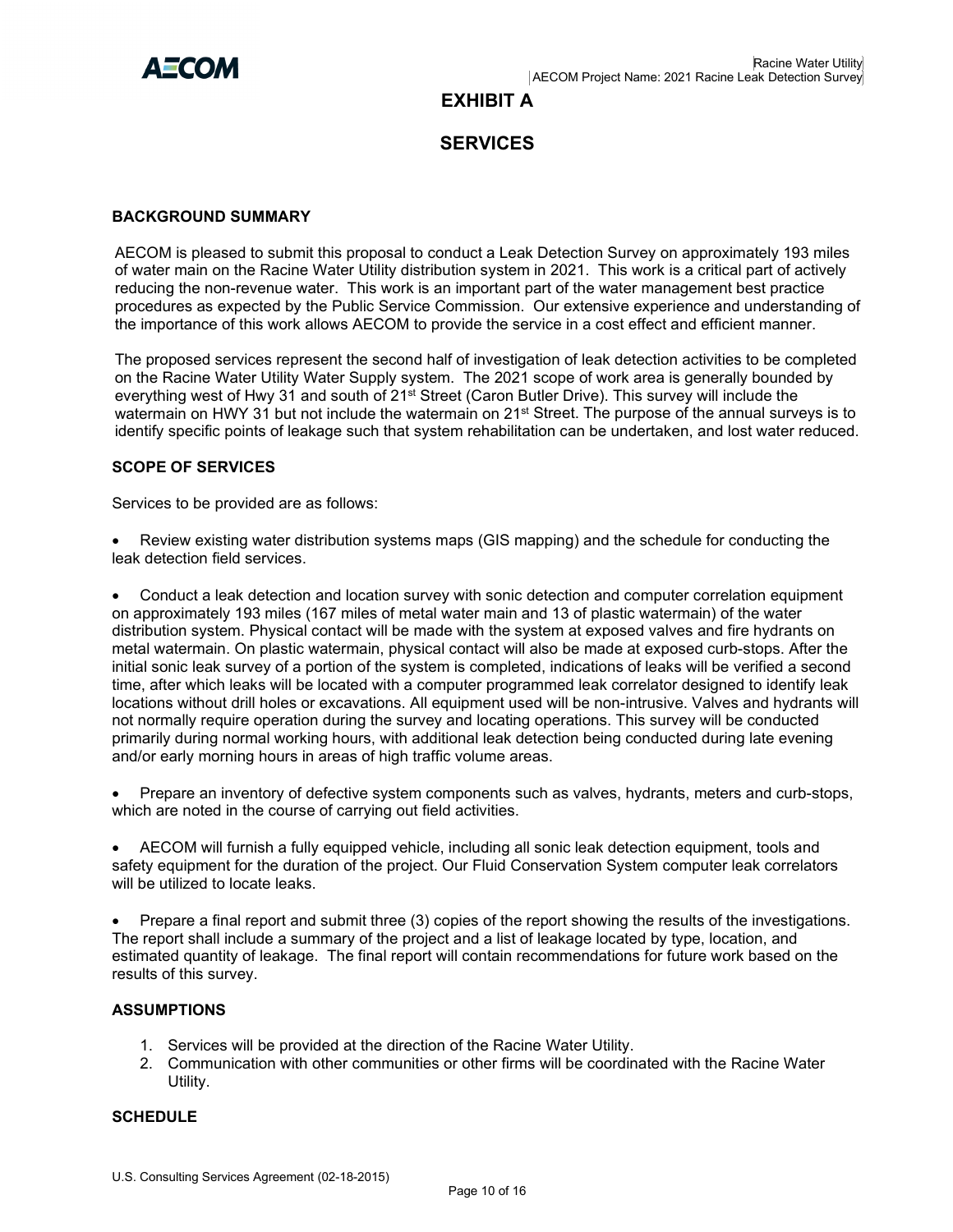

Services are anticipated to be started by late March/early April 2021. Actual completion time will be dependent on weather conditions encountered during operations.

| Field Investigations | 12 to 16 weeks                |
|----------------------|-------------------------------|
| <b>Final Report</b>  | 3 to 4 weeks after field work |

AECOM and CLIENT both acknowledge this schedule may be impacted and delayed by travel restrictions and/or other attempts to protect workers and limit the transmission of the COVID-19 virus. For the avoidance of doubt, a COVID-19 outbreak shall be considered a force majeure event under Article 11 of the General Conditions.

(End of page)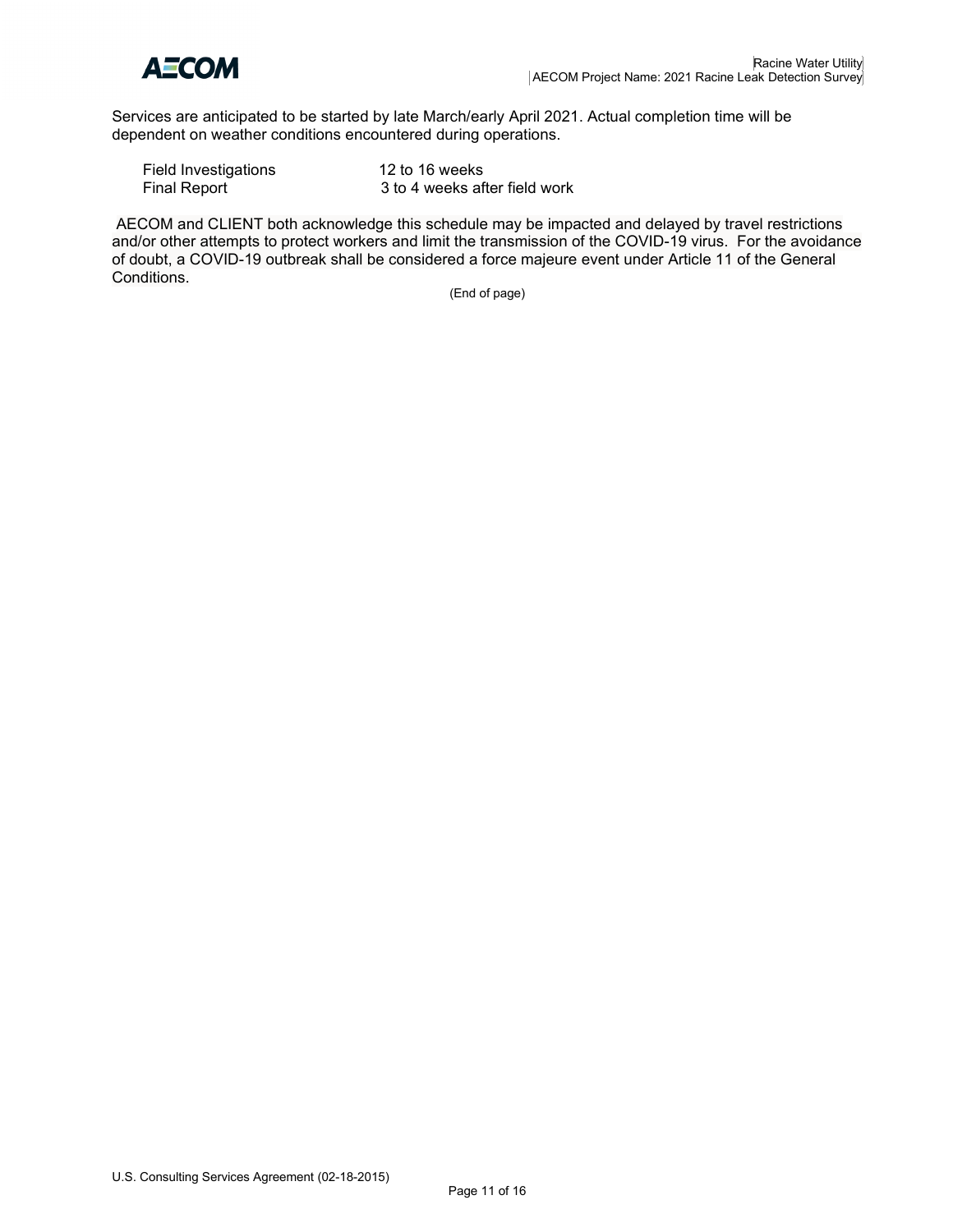

## **EXHIBIT B**

## **COMPENSATION AND PAYMENT**

**1 COMPENSATION** The Services set forth in **EXHIBIT A** will be compensated on the following basis:

[] Advance retainer of [\$ NA] The advance retainer is to be applied to the final invoice. Any remainder will be returned to Racine Water Utility within 30 days of receipt of final payment.

- [] Time & Material **–** Based on AECOM's standard rates at the time the services are performed.
- [] Time and Materials with a ceiling amount of (\$50,000.00). Should that amount be reached, AECOM will stop services and request additional funding.
- [**X**] Lump Sum [\$]:

| Milestone/Deliverable & Date               | Payment Amount            |
|--------------------------------------------|---------------------------|
| Completion of the field work and submittal | $\frac{1}{2}$ \$63,730.00 |
| of the project report.                     |                           |

[] Cost Plus Fixed Fee: [Cost \$ and Fee \$ ]

- [] Other:
	- **2. RATE SCHEDULE** Compensation shall be based on standard rates at the time services are performed.

### 2.1 **HOURLY LABOR RATE SCHEDULE**

| "INTENTIONALLY OMITTED" | \$      |
|-------------------------|---------|
|                         | \$      |
|                         | \$      |
|                         | \$      |
|                         | \$      |
|                         | \$      |
|                         | \$      |
|                         | \$      |
|                         | Φ<br>٦. |
|                         | ጦ<br>Œ  |
|                         | ጥ<br>۰D |
|                         | ጦ       |

2.2 **OTHER HOURLY LABOR RATE CATAGORIES** If additional labor categories are authorized during the performance of this Agreement, compensation for each additional category will be negotiated at the time the additional Services are authorized.

2.3 **ANNUAL HOURLY LABOR RATE ADJUSTMENTS** The Hourly Labor Rate Schedule is adjusted each calendar year to reflect updated labor cost categories. Labor cost of Services authorized in subsequent calendar years will be based on the applicable Hourly Labor Rate Schedule for those years.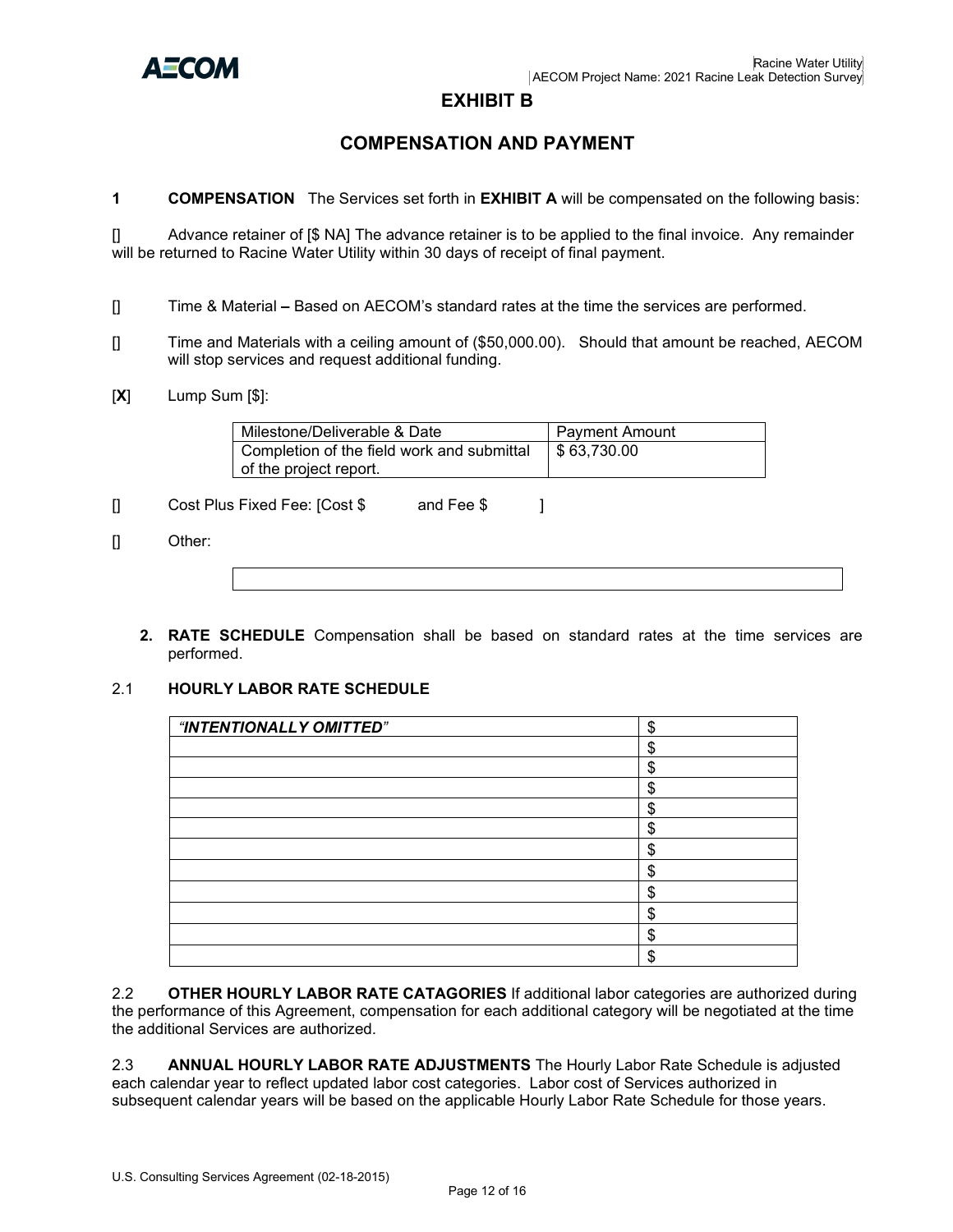# АЕСОМ

**3. REIMBURSEABLE EXPENSES** Reimbursable expenses are expenditures made by AECOM for goods, travel expenses and vendor services in support of the performance of the Services. Such expenditures will be billed at the actual cost to AECOM plus ten percent (10%) to cover related administrative costs.

**4. CHANGE ORDERS** The Parties may at any time and by written agreement make changes in the Services, Project Schedule, Deliverables, Compensation or other terms and conditions in this Agreement. The Parties shall effect such change through the use of a written Change Order. **EXHIBIT C** is the preferred form for such use.

**5. INVOICING** AECOM will invoice Racine Water Utility on a monthly basis unless otherwise set forth herein. If Racine Water Utility disagrees with any portion of an invoice, it shall notify AECOM in writing of the amount in dispute and the specific reason for Racine Water Utility's objection within 10 days of receipt of invoice. Racine Water Utility shall pay the undisputed portion of the invoice as set forth below. Documentation supporting the invoice will be made available upon request.

## **6 PAYMENT**

6.1 If payment is based on Time and Materials with a NTE, once AECOM reaches the NTE, AECOM will stop further Services pending a Change Order to adjust the budget and schedule for the continued performance of the Services.

6.2 Timely payment is a material term of this Agreement. Racine Water Utility shall pay all undisputed portions of AECOM's invoices within 30 days of receipt without holdback or retention. Amounts remaining unpaid 30 days after the invoice date shall bear interest at the rate of 1.5% per month on the unpaid balance and AECOM may suspend the Services pending receipt of such payment. In addition, AECOM retains its unrestricted rights under Article 18 (Termination) of the Agreement.

6.3 If the Project is suspended by Racine Water Utility for more than 30 days, AECOM shall be paid for all Services performed prior to the effective date of suspension within 30 days of such suspension. Upon resumption of the Project, AECOM shall be entitled to an equitable adjustment in cost and schedule to compensate AECOM for expenses incurred as a result of the interruption and resumption of the Services.

6.4 To the extent that completion of the Services is delayed beyond the original scheduled completion date and such delay is not the fault of AECOM, an equitable adjustment shall be made to AECOM's Compensation and Project Schedule.

6.5 Except as otherwise specifically provided herein, Racine Water Utility shall pay or reimburse AECOM, as appropriate, for all categories of taxes other than income tax, including without limitation, sales, consumer, use, value added, gross receipts, privilege, and local license taxes related to the Services.

6.6 Racine Water Utility shall make payments to AECOM using one of the following methods:

6.6.1 AECOM LOCKBOX:

AECOM Technical Services, Inc. 1178 Paysphere Circle Chicago, IL 60674

## 6.6.2 ELECTRONIC FUNDS TRANSFER/ACH PAYMENT:

Account Name: AECOM Technical Services, Inc. Bank Name: Bank of America Address1: Building D Address2: 2000 Clayton Road City/State/Zip: Concord, CA 94520-2425 Account Number: 5800937020 ABA Routing Number: 071000039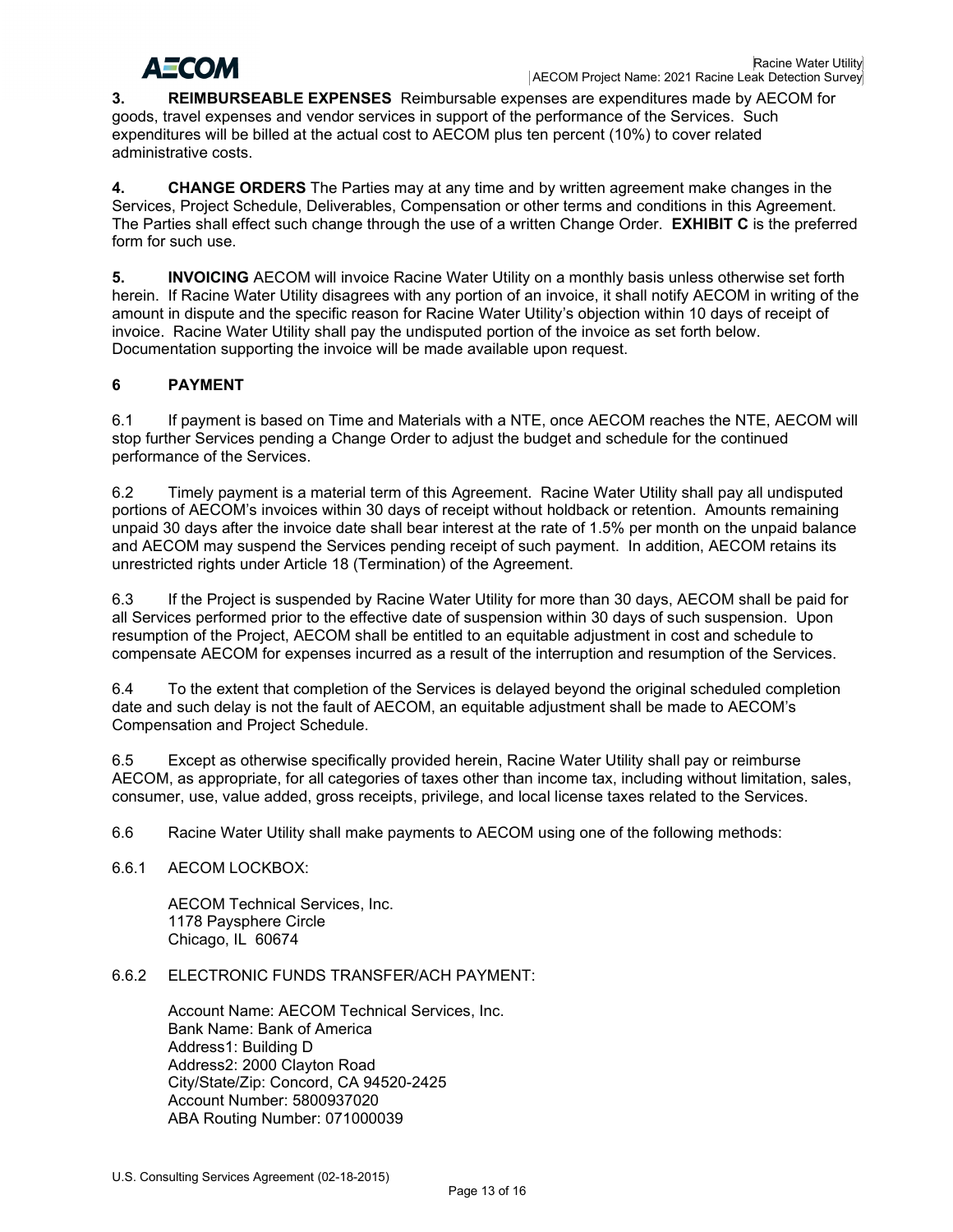

#### 6.6.3 WIRE TRANSFER:

Account Name: AECOM Technical Services, Inc. Bank Name: Bank of America Address: 100 West 33rd St City/State/Zip: New York, NY 10001 Account Number: 5800937020 ABA Routing Number: 026009593 SWIFT Code: BOFAUS3N

6.6.4 Questions related to payment can be sent to:

AECOM Cash Applications Supervisor by phone at (804) 515-8490 or by email at [cashappsremittance@aecom.com](mailto:cashappsremittance@aecom.com)

(End of page)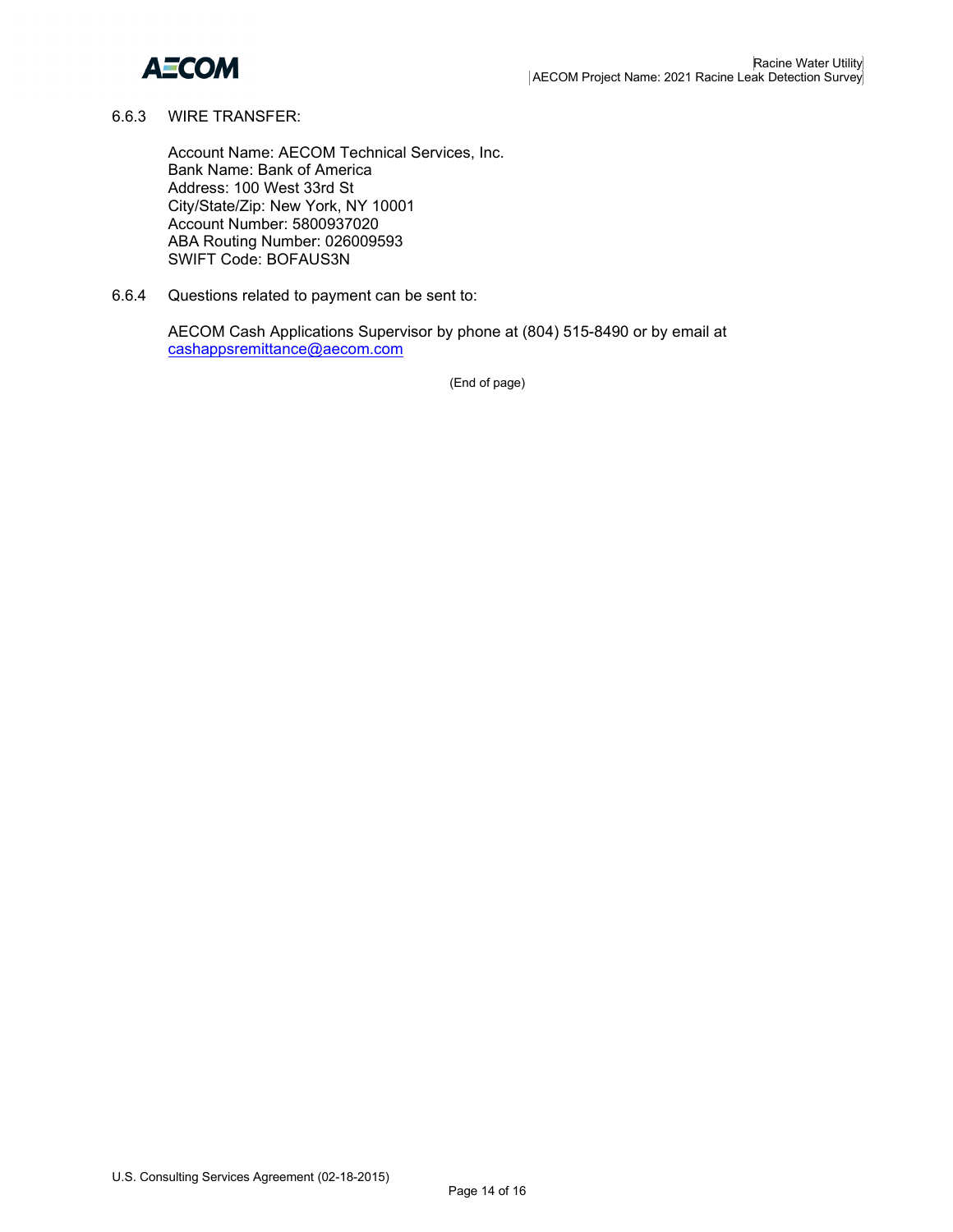

AECOM Project No.: Change Order No.:

## **EXHIBIT C**

## **CHANGE ORDER FORM**

In accordance with the Consulting Services Agreement dated *,* 20\_\_\_ between ("Racine Water Utility"), and AECOM Technical Services, Inc., a California corporation, ("AECOM"), this Change Order, with an effective date of \_\_\_\_\_\_\_\_\_\_\_\_\_\_\_, 20\_\_\_\_\_\_ modifies that Agreement \_\_\_\_\_\_\_\_\_\_\_\_\_\_\_\_\_\_\_ as follows:

### 1. **Changes to the Services**:

### 2. **Change to Deliverables**:

3. **Change in Project Schedule** (attach schedule if appropriate):

### 4. **Change in CONSULTANT's Compensation**:

The Services set forth in this Change Order will be compensated on the following basis:

**[ ]** No change to Compensation

**[ ]** Time & Material (See **Exhibit B** for the Hourly Labor Rate Schedule)

**[ ]** Time and Materials with a Not- to-Exceed amount of (\$ ). The Hourly Labor Rate Schedule is set forth in **EXHIBIT B** (if applicable). Reimbursable expenses are included in the overall Not to Exceed cap.

**[ ]** Lump Sum [\$ ]

| .<br>.<br>Milestone/Deliverable & Date | Amount<br>avment |
|----------------------------------------|------------------|
|                                        |                  |

**[ ] Cost Plus Fixed Fee:** [Cost \$ and Fee \$]

Therefore, the total authorized Compensation, inclusive of this Change Order is \$.

### *5.* **Project Impact**:

6. **Other Changes** (including terms and conditions):